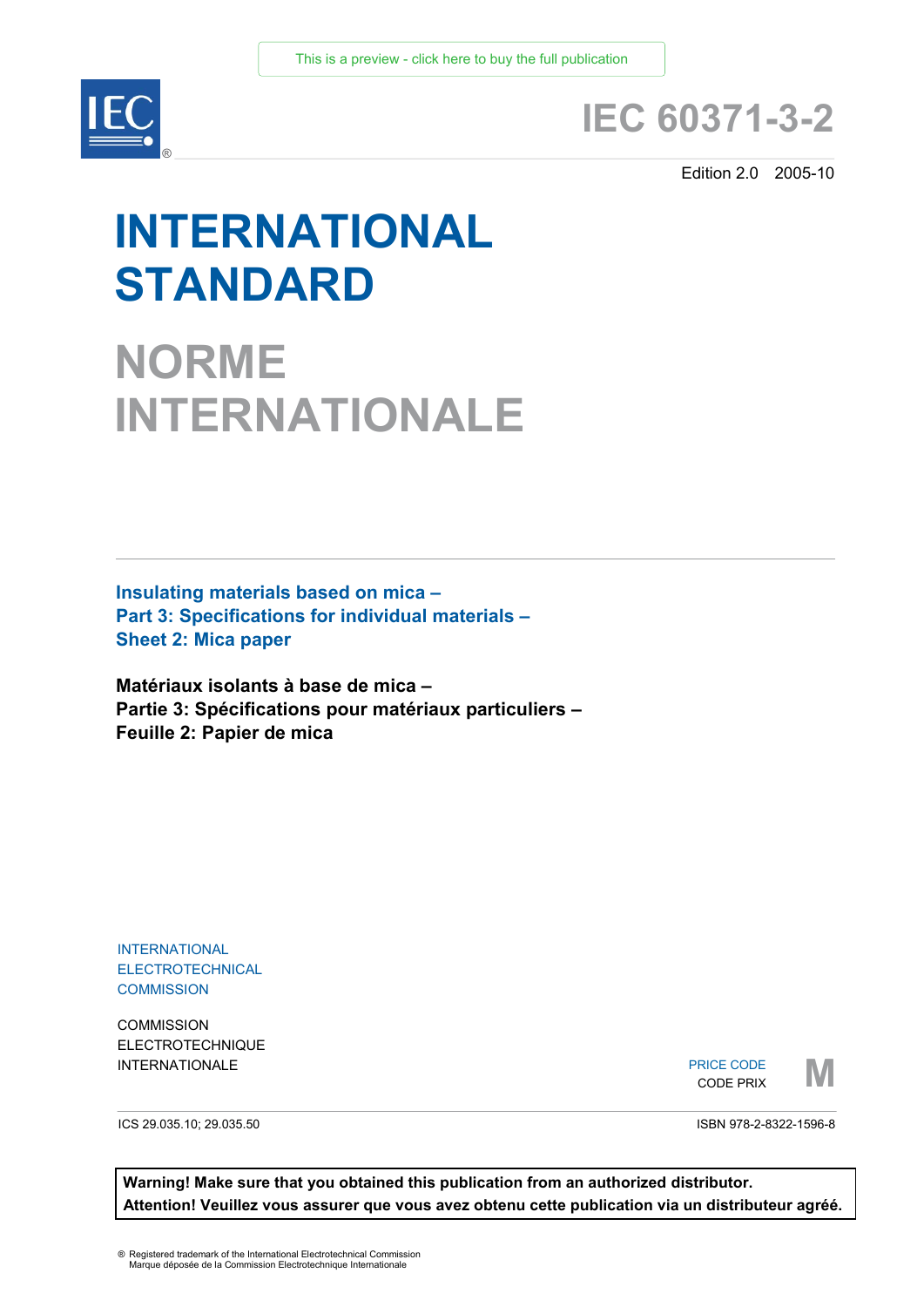$-2-$ 

IEC 60371-3-2:2005 © IEC 2005

## **CONTENTS**

| 1              |     |       |  |  |  |  |
|----------------|-----|-------|--|--|--|--|
| $\overline{2}$ |     |       |  |  |  |  |
| 3              |     |       |  |  |  |  |
|                | 3.1 |       |  |  |  |  |
|                | 3.2 |       |  |  |  |  |
|                | 3.3 |       |  |  |  |  |
| $\overline{4}$ |     |       |  |  |  |  |
|                | 4.1 |       |  |  |  |  |
|                | 4.2 |       |  |  |  |  |
| 5              |     |       |  |  |  |  |
|                | 5.1 |       |  |  |  |  |
|                |     | 5.1.1 |  |  |  |  |
|                |     | 5.1.2 |  |  |  |  |
|                |     |       |  |  |  |  |
|                |     |       |  |  |  |  |
|                |     |       |  |  |  |  |
|                |     |       |  |  |  |  |
|                |     |       |  |  |  |  |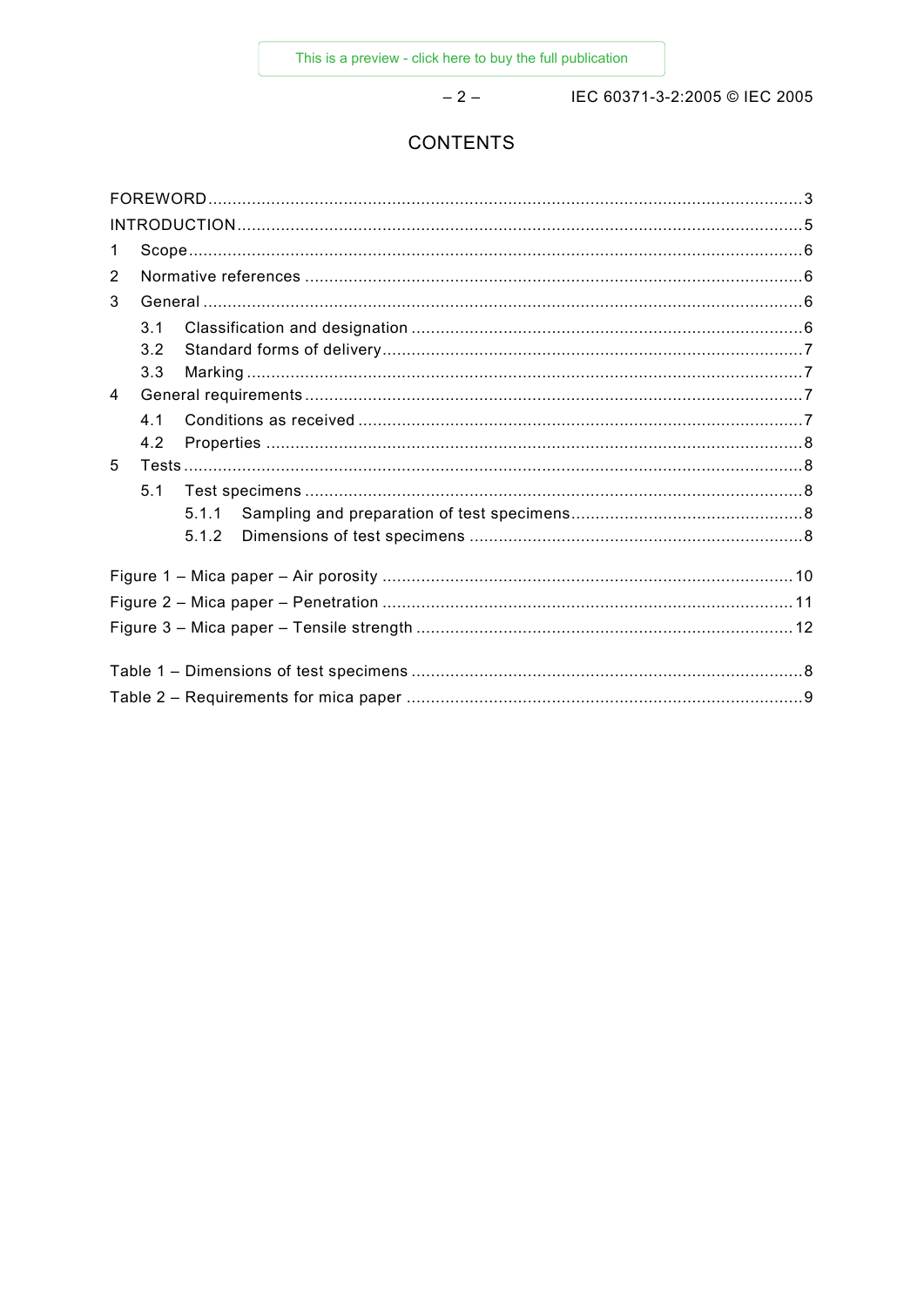IEC 60371-3-2:2005 © IEC 2005  $-3-$ 

## INTERNATIONAL ELECTROTECHNICAL COMMISSION \_\_\_\_\_\_\_\_\_\_\_\_

## **INSULATING MATERIALS BASED ON MICA –**

## **Part 3: Specifications for individual materials – Sheet 2: Mica paper**

## FOREWORD

- 1) The International Electrotechnical Commission (IEC) is a worldwide organization for standardization comprising all national electrotechnical committees (IEC National Committees). The object of IEC is to promote international co-operation on all questions concerning standardization in the electrical and electronic fields. To this end and in addition to other activities, IEC publishes International Standards, Technical Specifications, Technical Reports, Publicly Available Specifications (PAS) and Guides (hereafter referred to as "IEC Publication(s)"). Their preparation is entrusted to technical committees; any IEC National Committee interested in the subject dealt with may participate in this preparatory work. International, governmental and nongovernmental organizations liaising with the IEC also participate in this preparation. IEC collaborates closely with the International Organization for Standardization (ISO) in accordance with conditions determined by agreement between the two organizations.
- 2) The formal decisions or agreements of IEC on technical matters express, as nearly as possible, an international consensus of opinion on the relevant subjects since each technical committee has representation from all interested IEC National Committees.
- 3) IEC Publications have the form of recommendations for international use and are accepted by IEC National Committees in that sense. While all reasonable efforts are made to ensure that the technical content of IEC Publications is accurate, IEC cannot be held responsible for the way in which they are used or for any misinterpretation by any end user.
- 4) In order to promote international uniformity, IEC National Committees undertake to apply IEC Publications transparently to the maximum extent possible in their national and regional publications. Any divergence between any IEC Publication and the corresponding national or regional publication shall be clearly indicated in the latter.
- 5) IEC provides no marking procedure to indicate its approval and cannot be rendered responsible for any equipment declared to be in conformity with an IEC Publication.
- 6) All users should ensure that they have the latest edition of this publication.
- 7) No liability shall attach to IEC or its directors, employees, servants or agents including individual experts and members of its technical committees and IEC National Committees for any personal injury, property damage or other damage of any nature whatsoever, whether direct or indirect, or for costs (including legal fees) and expenses arising out of the publication, use of, or reliance upon, this IEC Publication or any other IEC Publications.
- 8) Attention is drawn to the Normative references cited in this publication. Use of the referenced publications is indispensable for the correct application of this publication.
- 9) Attention is drawn to the possibility that some of the elements of this IEC Publication may be the subject of patent rights. IEC shall not be held responsible for identifying any or all such patent rights.

International Standard IEC 60371-3-2 has been prepared by IEC technical committee 15: Standards on specifications for electrical Insulating materials.

This bilingual version (2014-05) corresponds to the English version, published in 2005-10.

This second edition cancels and replaces the first edition, published in 1991, and constitutes a technical revision.

The main changes with regard to the previous edition include adjustments to align this standard with changes included in the latest edition of IEC 60371-2.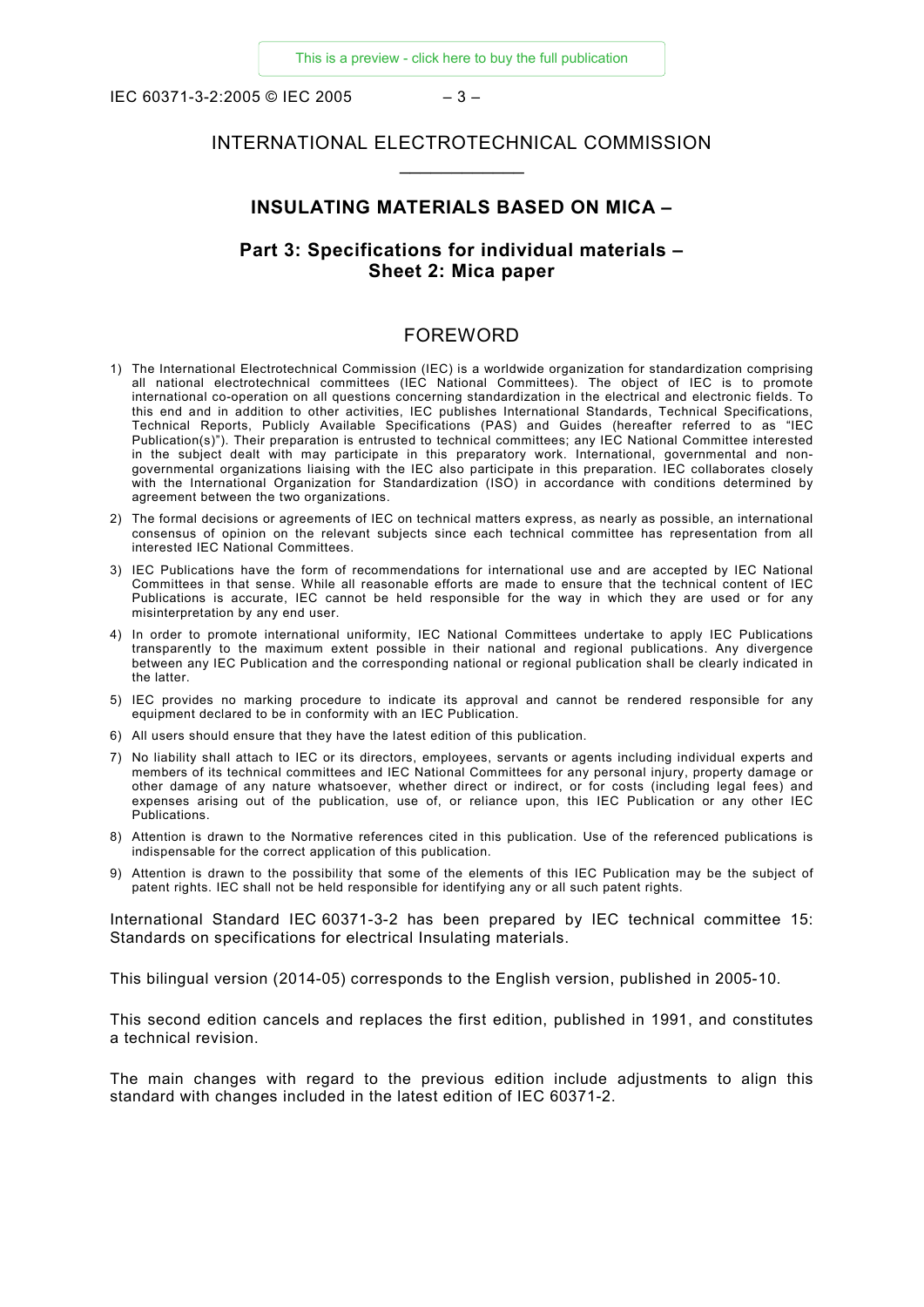– 4 – IEC 60371-3-2:2005 © IEC 2005

The text of this standard is based on the following documents:

| <b>FDIS</b> | Report on voting |
|-------------|------------------|
| 15/227/FDIS | 15/245/RVD       |

Full information on the voting for the approval of this standard can be found in the report on voting indicated in the above table.

The French version of this standard has not been voted upon.

This publication has been drafted in accordance with the ISO/IEC Directives, Part 2.

The committee has decided that the contents of this publication will remain unchanged until the maintenance result date indicated on the IEC web site under "http://webstore.iec.ch" in the data related to the specific publication. At this date, the publication will be

- reconfirmed:
- withdrawn;
- replaced by a revised edition, or
- amended.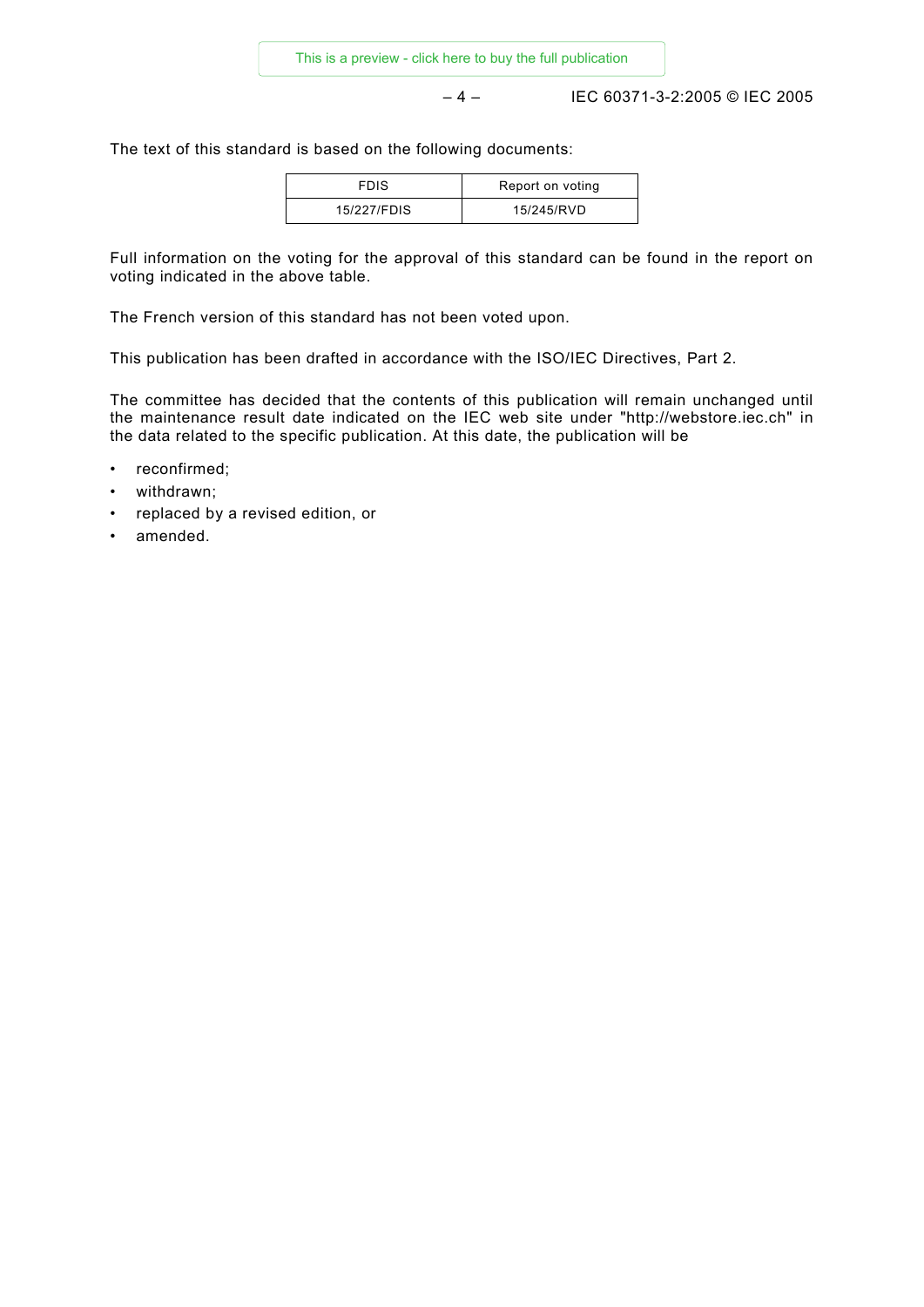IEC 60371-3-2:2005 © IEC 2005 – 5 –

## INTRODUCTION

This part of IEC 60371 forms part of a series which deals with insulating materials built up from mica splittings or mica paper with or without reinforcement, and with mica paper in its pure state for use in electrical equipment.

IEC 60371 consists of three parts under the main title *Specification for insulating materials based on mica:*

Part 1: Definitions and general requirements

Part 2: Methods of test

Part 3: Specifications for individual materials

This standard contains one of the sheets comprising part 3, as follows:

Sheet 2: Mica paper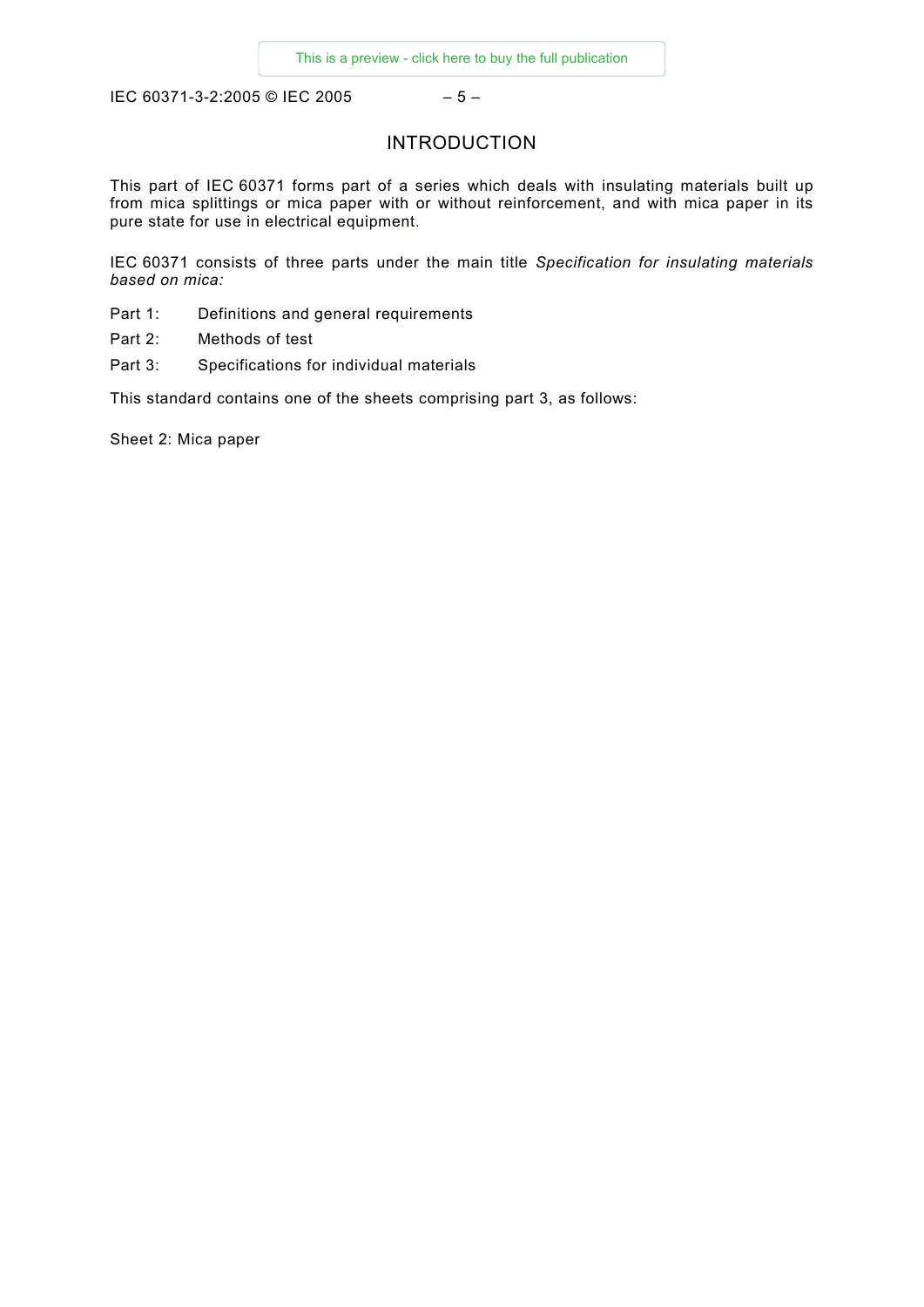– 6 – IEC 60371-3-2:2005 © IEC 2005

## **INSULATING MATERIALS BASED ON MICA –**

## **Part 3: Specifications for individual materials – Sheet 2: Mica paper**

#### **1 Scope**

This part of IEC 60371 gives requirements for electrical insulating materials made from mica paper which is to be processed for built-up mica materials according to IEC 60371-1, such as rigid flat mica materials, flexible mica materials, curable flexible mica materials and shaped pieces.

Materials which conform to this specification meet established levels of performance. However, the selection of a material by a user for a specific application should be based on the actual requirements necessary for adequate performance in that application and not based on this specification alone.

#### **2 Normative references**

The following referenced documents are indispensable for the application of this document. For dated references, only the edition cited applies. For undated references, the latest edition of the referenced document (including any amendments) applies.

IEC 60371-1:2003, *Specification for insulating materials based on mica – Part 1: Definitions and general requirements*

IEC 60371-2:2004, *Specification for insulating materials based on mica – Part 2: Methods of test*

IEC 60554-2:2001, *Cellulosic papers for electrical purposes – Part 2: Methods of test*

IEC 60589:1977, *Methods of test for the determination of ionic impurities in electrical insulating materials by extraction with liquids*

ISO 534:2005, *Paper and board – Determination of thickness and apparent bulk density or apparent sheet density*

ISO 536:1995, *Paper and board – Determination of grammage*

ISO 5636-5:2003, *Paper and board – Determination of air permeance and air resistance (medium range) – Part 5: Gurley method*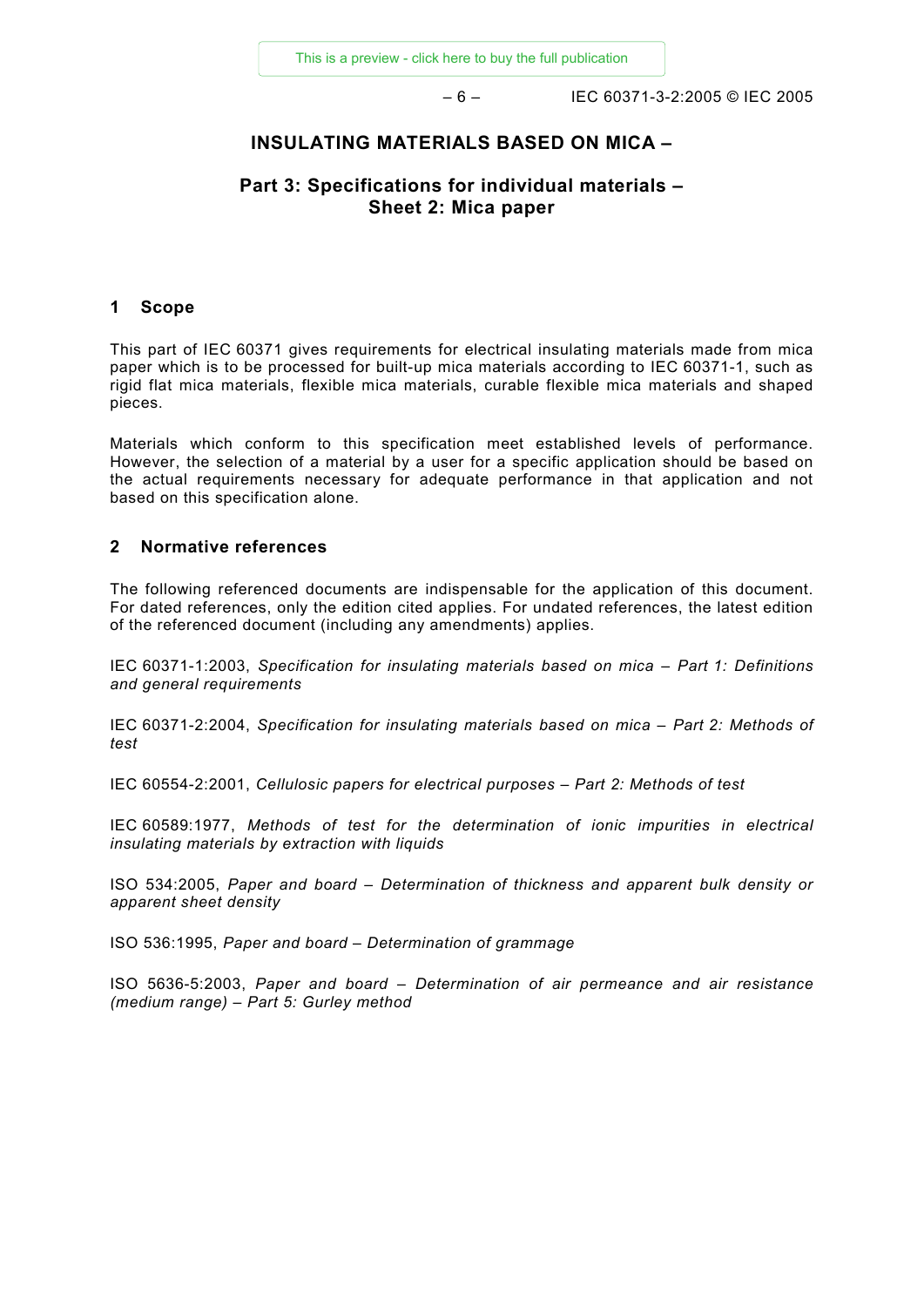$-14-$ 

IEC 60371-3-2:2005 © IEC 2005

## SOMMAIRE

| $\mathbf{1}$ |  |  |  |  |
|--------------|--|--|--|--|
| 2            |  |  |  |  |
| 3            |  |  |  |  |
| 3.1          |  |  |  |  |
| 3.2          |  |  |  |  |
| 3.3          |  |  |  |  |
| 4            |  |  |  |  |
| 4.1          |  |  |  |  |
| 4.2          |  |  |  |  |
| 5            |  |  |  |  |
| 5.1          |  |  |  |  |
| 5.1.1        |  |  |  |  |
| 5.1.2        |  |  |  |  |
|              |  |  |  |  |
|              |  |  |  |  |
|              |  |  |  |  |
|              |  |  |  |  |
|              |  |  |  |  |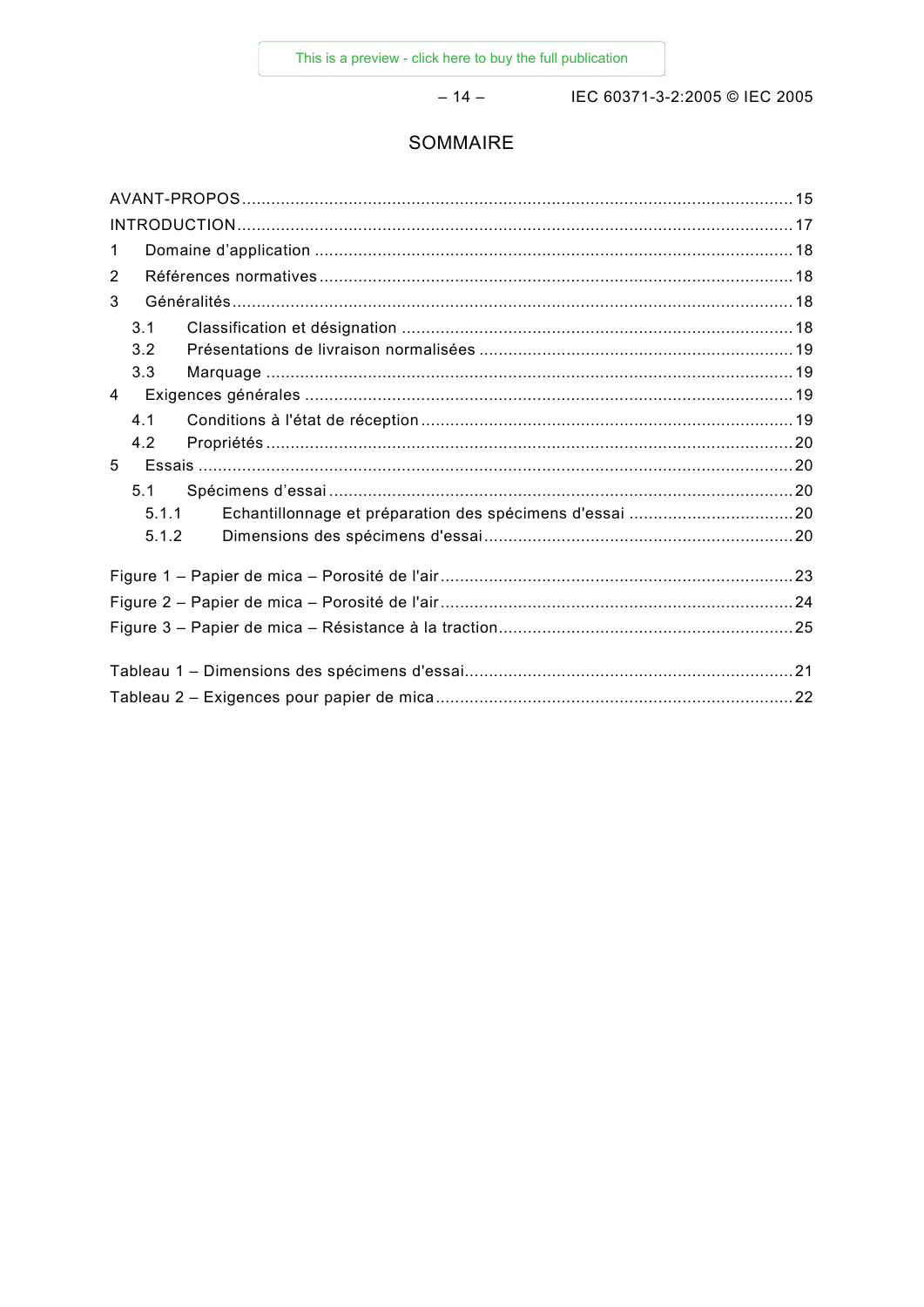IEC 60371-3-2:2005 © IEC 2005 – 15 –

## COMMISSION ÉLECTROTECHNIQUE INTERNATIONALE

## **MATERIAUX ISOLANTS A BASE DE MICA –**

\_\_\_\_\_\_\_\_\_\_\_\_

## **Partie 3: Spécifications pour matériaux particuliers –**

## **Feuille 2: Papier de mica**

## AVANT-PROPOS

- 1) La Commission Electrotechnique Internationale (CEI) est une organisation mondiale de normalisation composée de l'ensemble des comités électrotechniques nationaux (Comités nationaux de la CEI). La CEI a pour objet de favoriser la coopération internationale pour toutes les questions de normalisation dans les domaines de l'électricité et de l'électronique. A cet effet, la CEI – entre autres activités – publie des Normes internationales, des Spécifications techniques, des Rapports techniques, des Spécifications accessibles au public (PAS) et des Guides (ci-après dénommés "Publication(s) de la CEI"). Leur élaboration est confiée à des comités d'études, aux travaux desquels tout Comité national intéressé par le sujet traité peut participer. Les organisations internationales, gouvernementales et non gouvernementales, en liaison avec la CEI, participent également aux travaux. La CEI collabore étroitement avec l'Organisation Internationale de Normalisation (ISO), selon des conditions fixées par accord entre les deux organisations.
- 2) Les décisions ou accords officiels de la CEI concernant les questions techniques représentent, dans la mesure du possible, un accord international sur les sujets étudiés, étant donné que les Comités nationaux de la CEI intéressés sont représentés dans chaque comité d'études.
- 3) Les Publications de la CEI se présentent sous la forme de recommandations internationales et sont agréées comme telles par les Comités nationaux de la CEI. Tous les efforts raisonnables sont entrepris afin que la CEI s'assure de l'exactitude du contenu technique de ses publications; la CEI ne peut pas être tenue responsable de l'éventuelle mauvaise utilisation ou interprétation qui en est faite par un quelconque utilisateur final.
- 4) Dans le but d'encourager l'uniformité internationale, les Comités nationaux de la CEI s'engagent, dans toute la mesure possible, à appliquer de façon transparente les Publications de la CEI dans leurs publications nationales et régionales. Toutes divergences entre toutes Publications de la CEI et toutes publications nationales ou régionales correspondantes doivent être indiquées en termes clairs dans ces dernières.
- 5) La CEI n'a prévu aucune procédure de marquage valant indication d'approbation et n'engage pas sa responsabilité pour les équipements déclarés conformes à une de ses Publications.
- 6) Tous les utilisateurs doivent s'assurer qu'ils sont en possession de la dernière édition de cette publication.
- 7) Aucune responsabilité ne doit être imputée à la CEI, à ses administrateurs, employés, auxiliaires ou mandataires, y compris ses experts particuliers et les membres de ses comités d'études et des Comités nationaux de la CEI, pour tout préjudice causé en cas de dommages corporels et matériels, ou de tout autre dommage de quelque nature que ce soit, directe ou indirecte, ou pour supporter les coûts (y compris les frais de justice) et les dépenses découlant de la publication ou de l'utilisation de cette Publication de la CEI ou de toute autre Publication de la CEI, ou au crédit qui lui est accordé.
- 8) L'attention est attirée sur les références normatives citées dans cette publication. L'utilisation de publications référencées est obligatoire pour une application correcte de la présente publication.
- 9) L'attention est attirée sur le fait que certains des éléments de la présente Publication de la CEI peuvent faire l'objet de droits de propriété intellectuelle ou de droits analogues. La CEI ne saurait être tenue pour responsable de ne pas avoir identifié de tels droits de propriété et de ne pas avoir signalé leur existence.

La Norme internationale CEI 60371-3-2 a été établie par le comité d'études 15 de la CEI: Matériaux isolants électriques solides

Cette seconde édition annule et remplace la première édition parue en 1991 dont elle constitue une révision technique.

Les principales modifications par rapport à l'édition antérieure incluent des ajustements pour faire correspondre la présente norme aux modifications de la dernière édition de la CEI 60371-2.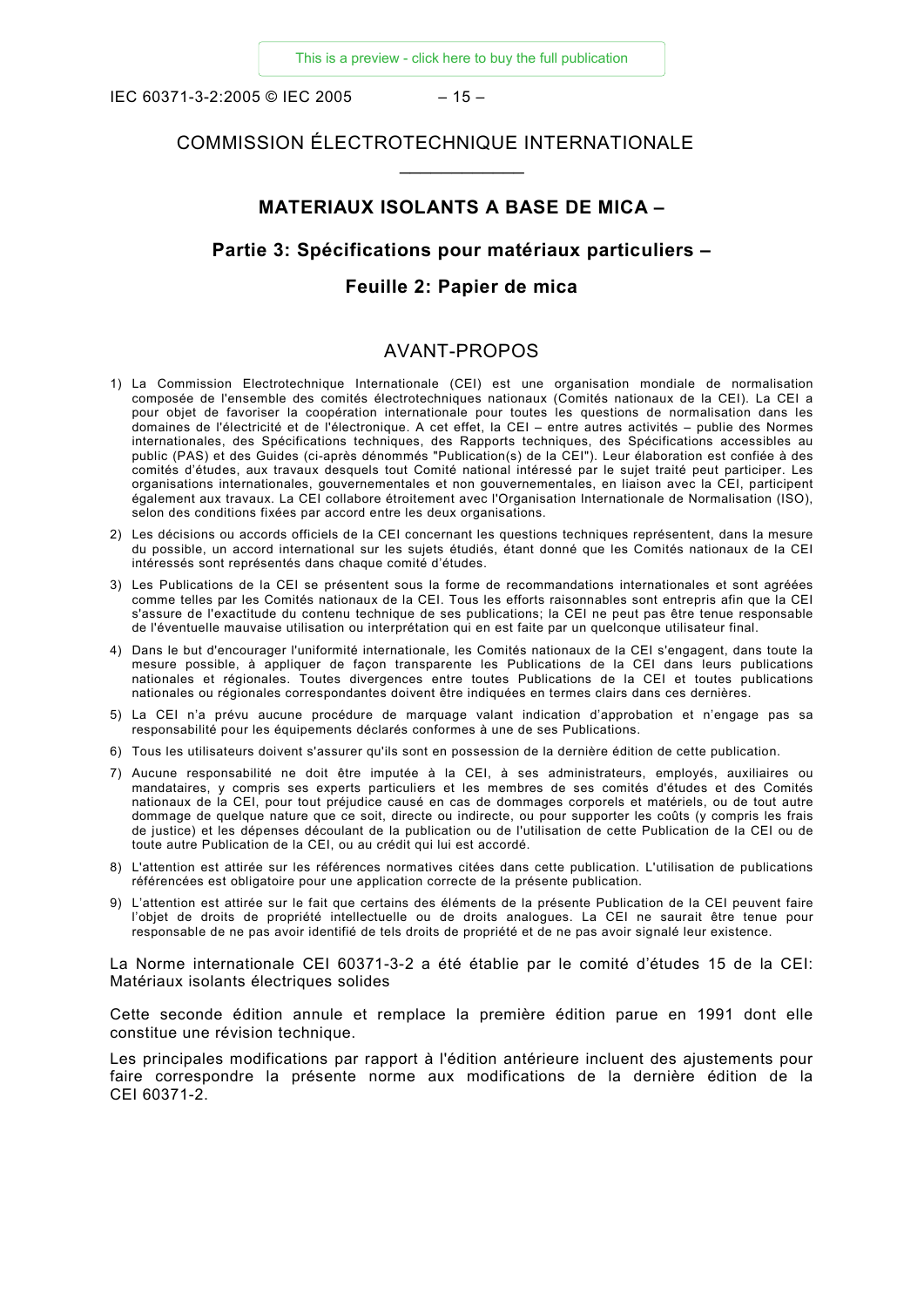– 16 – IEC 60371-3-2:2005 © IEC 2005

La présente version bilingue (2014-05) correspond à la version anglaise monolingue publiée en 2005-10.

Le texte anglais de cette norme est issu des documents 15/227/FDIS et 15/245/RVD.

Le rapport de vote 15/245/RVD donne toute information sur le vote ayant abouti à l'approbation de cette norme.

La version française de cette norme n'a pas été soumise au v

ote.

La présente publication a été rédigée selon les Directives ISO/CEI, partie 2.

Le comité a décidé que le contenu de cette publication ne sera pas modifié avant la date de maintenance indiquée sur le site web de la CEI sous "http://webstore.iec.ch" dans les données relatives à la publication recherchée. A cette date, la publication sera

- reconduite;
- supprimée;
- remplacée par une édition révisée, ou
- amendée.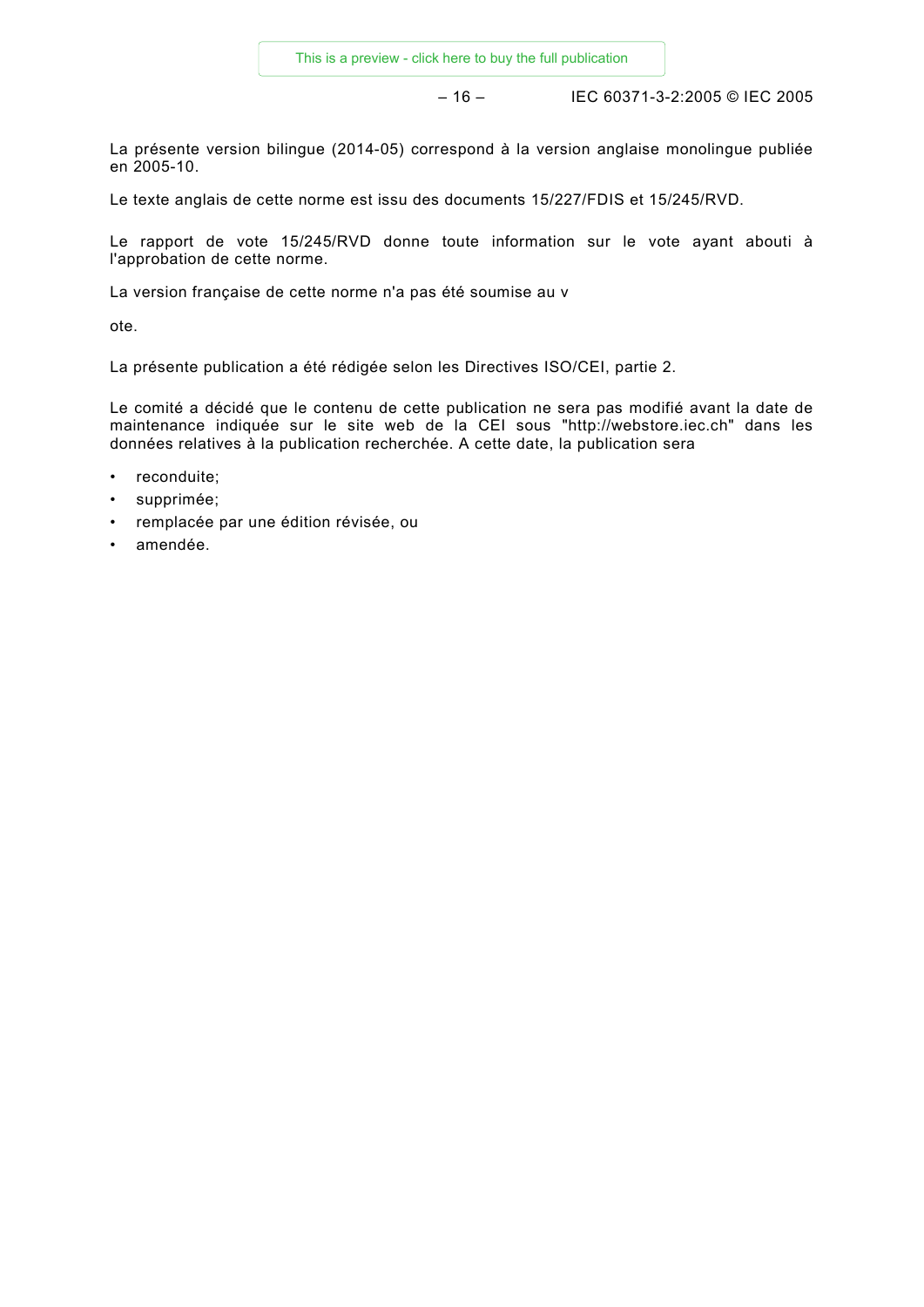IEC 60371-3-2:2005 © IEC 2005 – 17 –

## INTRODUCTION

La présente partie de la CEI 60371 fait partie d'une série traitant des matériaux isolants à base de mica en clivures ou de papier de mica, avec ou sans renforcement, ainsi que du papier de mica à l'état pur, utilisés dans des équipements électriques.

La CEI 60371 est constituée de trois parties présentées sous le titre général *Spécification pour les matériaux isolants à base de mica:*

Partie 1: Définitions et exigences générales

Partie 2: Méthodes d'essai

Partie 3: Spécifications pour matériaux particuliers

La présente norme comprend l'une des feuilles qui composent la partie 3, comme suit:

Feuille 2: Papier de mica